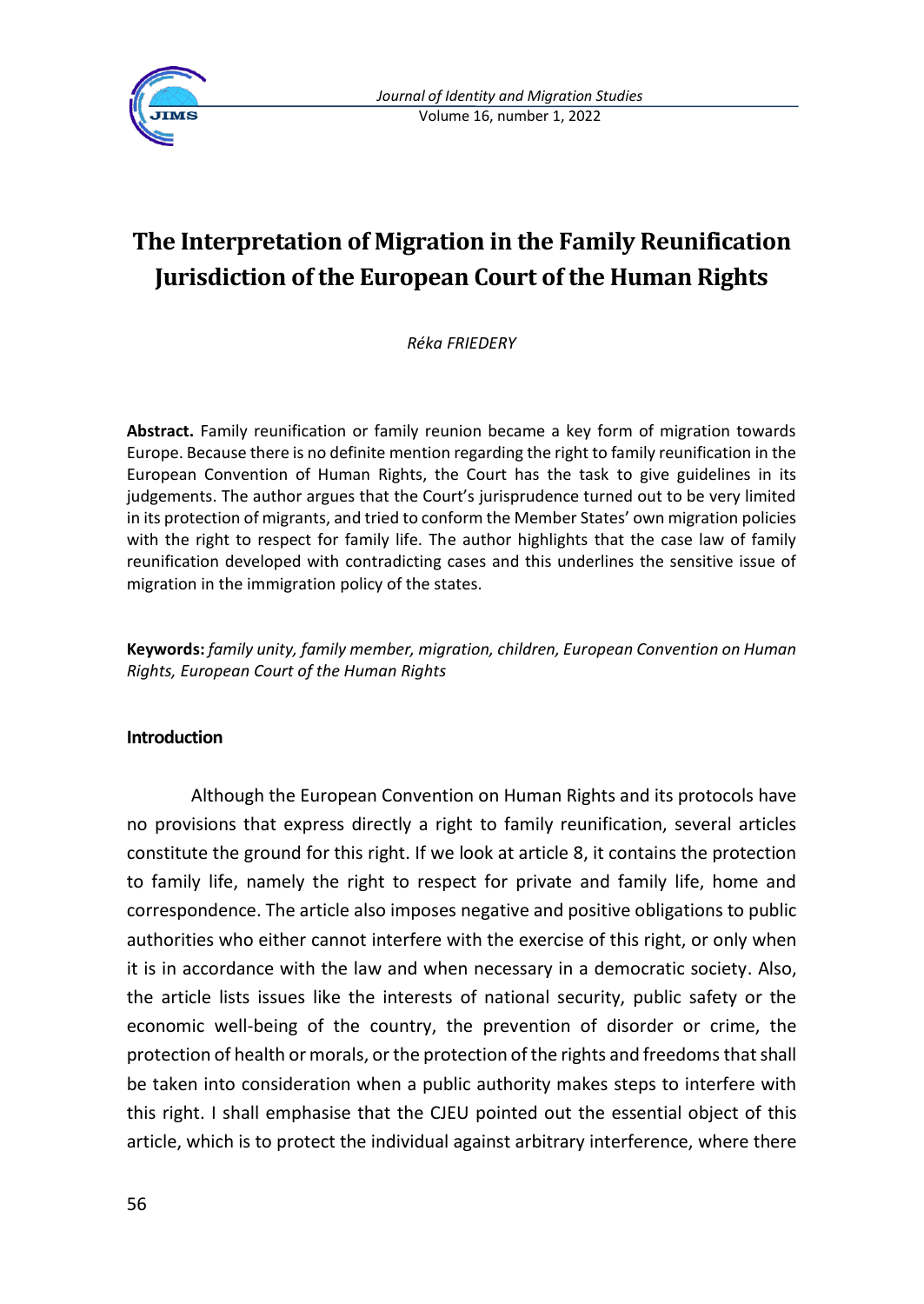

are positive obligations regarding an effective "respect" for family life though the notion's requirements will vary considerably from case to case.<sup>1</sup> Beside article 8, article 14 can be seen as another element when we try to define the right to family reunification as it prohibits discrimination on any ground such as sex, race, colour, language, religion, political or other opinion, national or social origin, association with a national minority, property, birth or other status. This is particularly relevant in terms of the different treatment between family unity conditions for beneficiaries of international protection and refugee. The third article that can be seen as the ground for the right to family reunification next to the above-mentioned two articles is article 25 as this article contains the provision about the right to bring individual claims to the Court and its decisions are binding on the states.

The documents and conventions born under the aegis of the Council of Europe and the judgements of the European Court of Human Rights offer directions regarding the application and interpretation of the Convention and the Protocols. Although the Council of Europe adopted several recommendations on family reunification, the soft law nature of the recommendation means these are nonbinding.

Member states of the Council of Europe are obliged to respect the human rights of the Convention with regard to everyone, to ensure that all rights laid down in the Convention are respected and accessible on its territory but they have margin of appreciation to interpret and implement the Convention. That is to say although there are minimum boundaries within they have to approach family life but are also allowed to give more extensive rights than the ones set out in the convention. The provisions on family reunification are subject to the limitations imposed by the ECHR and Union law on national law restrictions on family reunification rights of international protection beneficiaries. $2<sup>2</sup>$ 

The life situation of family reunification occurs when a family member joins another member of his/her family with the latter already living and working in

<sup>&</sup>lt;sup>1</sup> See ECtHR, Marckx v Belgium, Application no 6833/74, Judgement of 13 June 1979, para 31.

 $2$  See Helene Lambert, "Family unity in migration law: The evolution of a more unified approach in Europe" in Vincetn Chetail and Celine Bauloz (eds.), *Research Handbook on International Law and Migration* (Cheltenham: Edward Elgar, 2014), 194-215; Anne Staver, *Family Reunification: A Rights for Forced Migrants?* (RSC Working Papers No.5) (Oxford: Oxford University Presss, 2008); James C. Hathaway, *The Rights of Refugees under International Law* (Cambridge: CUP, 2005) 533-560; Bernadette Rainey, Elizabeth Wicks and Claire Ovey, *The European Convention on Human Rights* (Oxford: OUP, 2014) 335-338.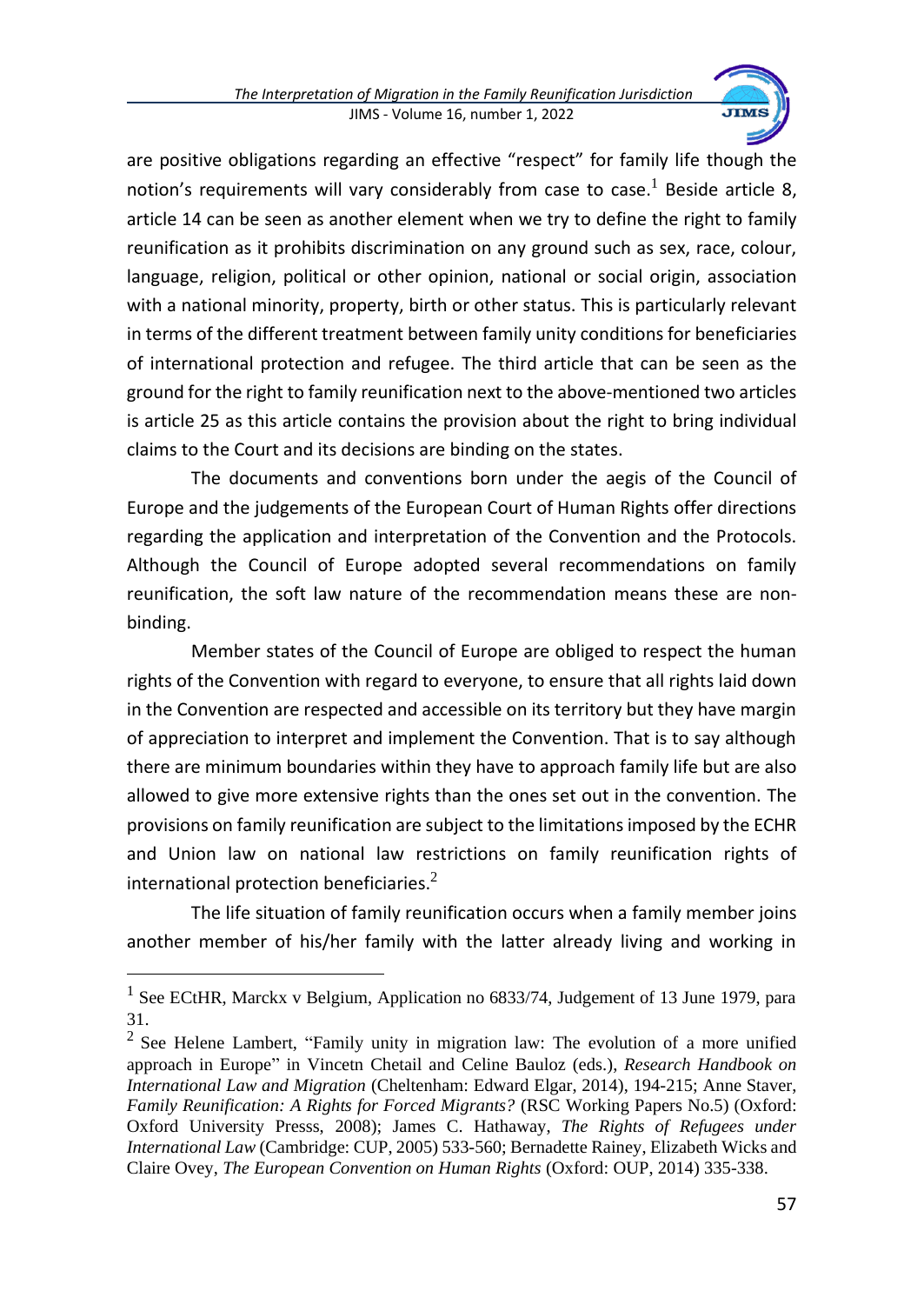

another country habitually. But family reunification is often seen as the only option to guarantee respect for a refugee's right to family unity followed by separation caused by forced displacement, such as from persecution and war. $3$ 

According to the case-law, article 8 applies when a family member aims to join another member abroad, generally the breadwinner, with the aim of family reunification, or in case a member of the family is expelled or threatened with expulsion – often as a result of sanctions resulting from criminal proceedings – from the country where he/she and the family live.

In recent decades we could observe that a number of cases arose where the parties concerned have complained about a member state that efused the admission or residence, or expelled a person because the person wan not a national of the concerned state. Conventions concerning the status of migrants and migrants' families adopted under the frame of the Council of Europe apply to migrant nationals of States that are parties of these convention and but I shall point to out that there is no system of enforcement in cases of breach of obligations by parties. In the following we will analyse the elements of migration in the jurisdiction of the Court.

### **Existence of a family: the migration aspect**

We can observe that the Court built up the notion of family life gradually. Article 8 presumes the existence of a family<sup>4</sup> and when married, family life normally involves cohabitation. This premise is strengthened by the existence of article 12 for it is scarcely conceivable that the right to found a family should not encompass the right to live together.<sup>5</sup> Though the cohabitation element is important but it is not an unconditional criterion<sup>6</sup>. Family life is rooted in real connections, not only in formal legal relationships. Family life exists in the case of relationships between married couples and non-married (stable) partners thus marriage is not a prerequisite to the

<sup>3</sup> UNHCR, *Family Reunification in Europe* (Brussels: UNHCR, 2015) 1.

 $4$  ECtHR, Marckx v Belgium, Application No. 6833/74, Judgement of 13 June 1979, para., para. 31.

<sup>&</sup>lt;sup>5</sup> ECtHR, Abdulaziz, Cabales and Balkandali v UK, Application no 9214/80, 9473/81, 9474/81, Judgement of 28 May 1985, para. 62.

<sup>6</sup> ECtHR, Berrehab v the Netherlands, Application no 10730/84, Judgement of 21 June 1988, para. 21; Kroon and others v The Netherlands, Application no 18535/91, (27.10.1994).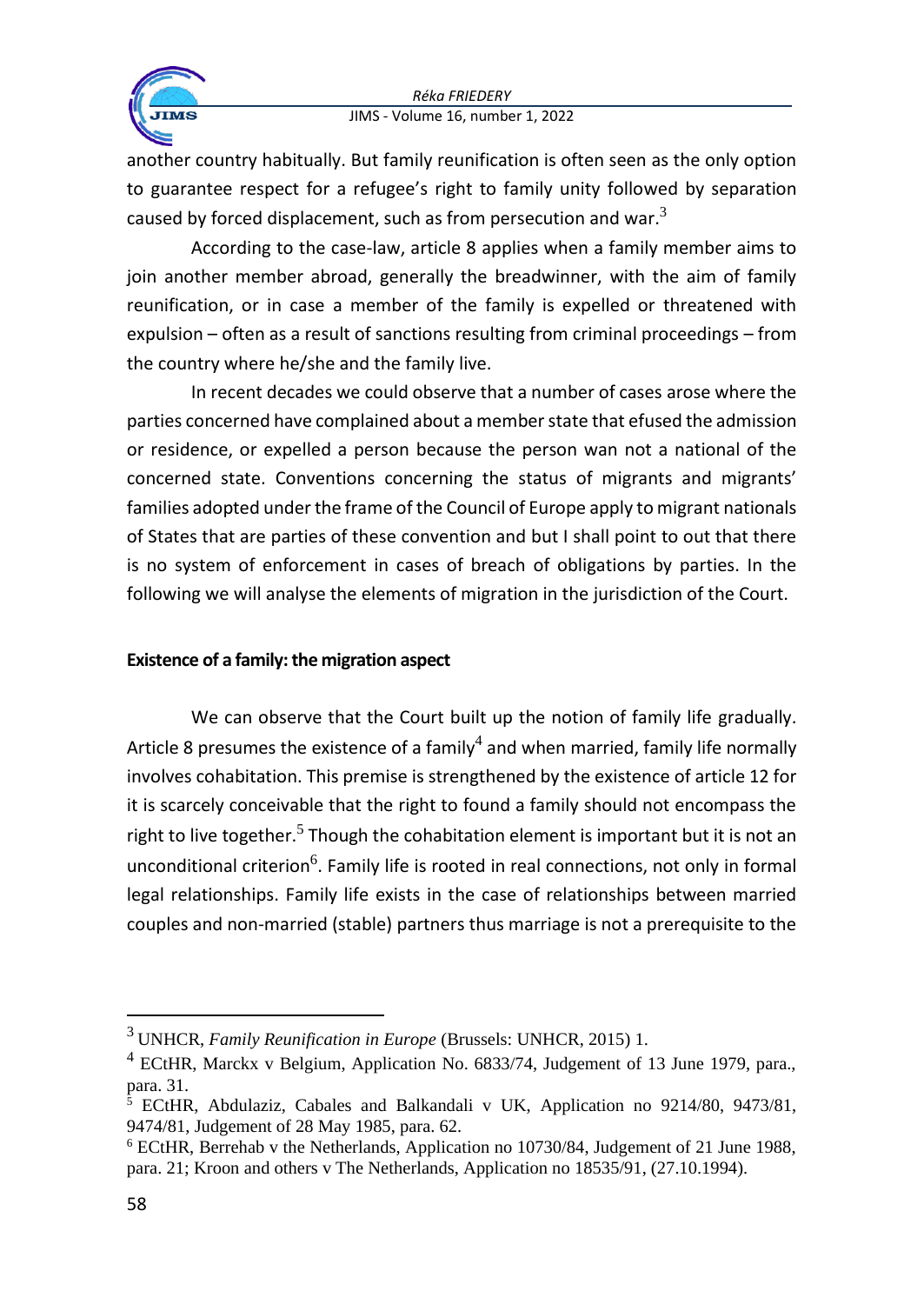

enjoyment of family life, and an unmarried cohabiting couple may enjoy family life<sup>7</sup> and informal, religious marriages also fall under article 8. The ECHR institutions have, however, demonstrated a willingness, in more recent years at least, to construe these criteria more liberally to bring parents who have never married or even cohabited within the protective realm of article 8. $8$ 

The Abdulaziz, Cabales and Balkandali v the United Kingdom case<sup>9</sup>, which was the first family reunification case, also strengthened that informal, religious marriages also fall under the scope of article 8. The Court has acknowledged that same-sex couples, even without cohabiting but in stable relationships enjoy family life together,  $^{10}$  and this shows a more wider approach to its previous view that stated that the emotional and sexual relationship of a same-sex couple could not constitute "family life".<sup>11</sup> Instead, these couples have been given the lesser protection under "private life".<sup>12</sup>That is because the ECtHR established that sexual orientation is one of the grounds covered by Art. 14 ECHR, $^{13}$  which approach continued later on.<sup>14</sup>

Regarding refugees' spouses who married post-flight, the Court pointed out that refugees with post-flight spouses were similarly situated to migrant students

<sup>7</sup> ECtHR, Marckx v Belgium, Application no 6833/74, Judgement of 13 June 1979; ECtHR, Berrehab v the Netherlands, Application no 10730/84, Judgement of 21 June 1988; ECtHR, Keegan v Ireland, Application no 16969/90, Judgement of 26 May 1994; ECtHR, Kroonand others v The Netherlands, Application no 18535/91, Judgement of 27 October 1994; ECtHR, X, Y and Z v The United Kingdom, Application no 21830/93, Judgement of 22 April 1997; ECtHR, Al-Nashif v Bulgaria, Application No. 50963/99, 20 June 2002; ECtHR, Schalk and Kopf v Austria, Application no 30141/04, 24.05.2010.

<sup>8</sup> Helen Stalford, "Concepts of Family under EU law – Lessons from the ECHR", Int. J. of L., Pol. and the Fam. 16, (2002):417

<sup>9</sup> ECtHR, Abdulaziz, Cabales and Balkandali v UK, Application no 9214/80, 9473/81, 9474/81, Judgement of 28 May 1985, para. 63.

<sup>&</sup>lt;sup>10</sup> ECtHR, Pajić v Croatia, Application No. 68453/13, Judgement of 23 February 2016 citing ECtHR, P.B. and J.S. v Austria, Application No. 18984/02, Judgement of 22 July 2010, paras. 27-30; ECtHR, Schalk and Kopf v Austria, Application No. 30141/04, 24 June 2010, paras. 91-94. See also ECtHR, Taddeucci v Italy, Application No. 51362/09, (30 June 2016, paras. 94-98

<sup>&</sup>lt;sup>11</sup> ECtHR, X and Y v UK, Application no. 9369/81, 3.05.1983; ECtHR, S v UK, Application no. 11716/85, Judgement of 14 May 1986 and ECtHR, Mata Estevez v Spain, Application no 56501/00, Judgement of 10 May 2001.

<sup>&</sup>lt;sup>12</sup> ECtHR, WJ and DP v UK, Application no 12513/86, Judgement of 13 July 1987; ECtHR, ZB v UK, Application no 16106/90, Judgement of 2 October 1990. See also ECtHR, C and LM v UK, Application no 14753/89, Judgement of 9.10.1989.

<sup>&</sup>lt;sup>13</sup> ECtHR, Da Silva Mouta v Portugal, Application no 33290/96, 21.12.1999; ECtHR, Fretté v France, Application no 36515/97, 26.02.2002 and ECtHR, Karner v Austria, Application no 40016/98, Judgement of 24 July 2003.

<sup>&</sup>lt;sup>14</sup> ECtHR, Schalk and Kopf v Austria Application no 30141/04, 24.06.2010.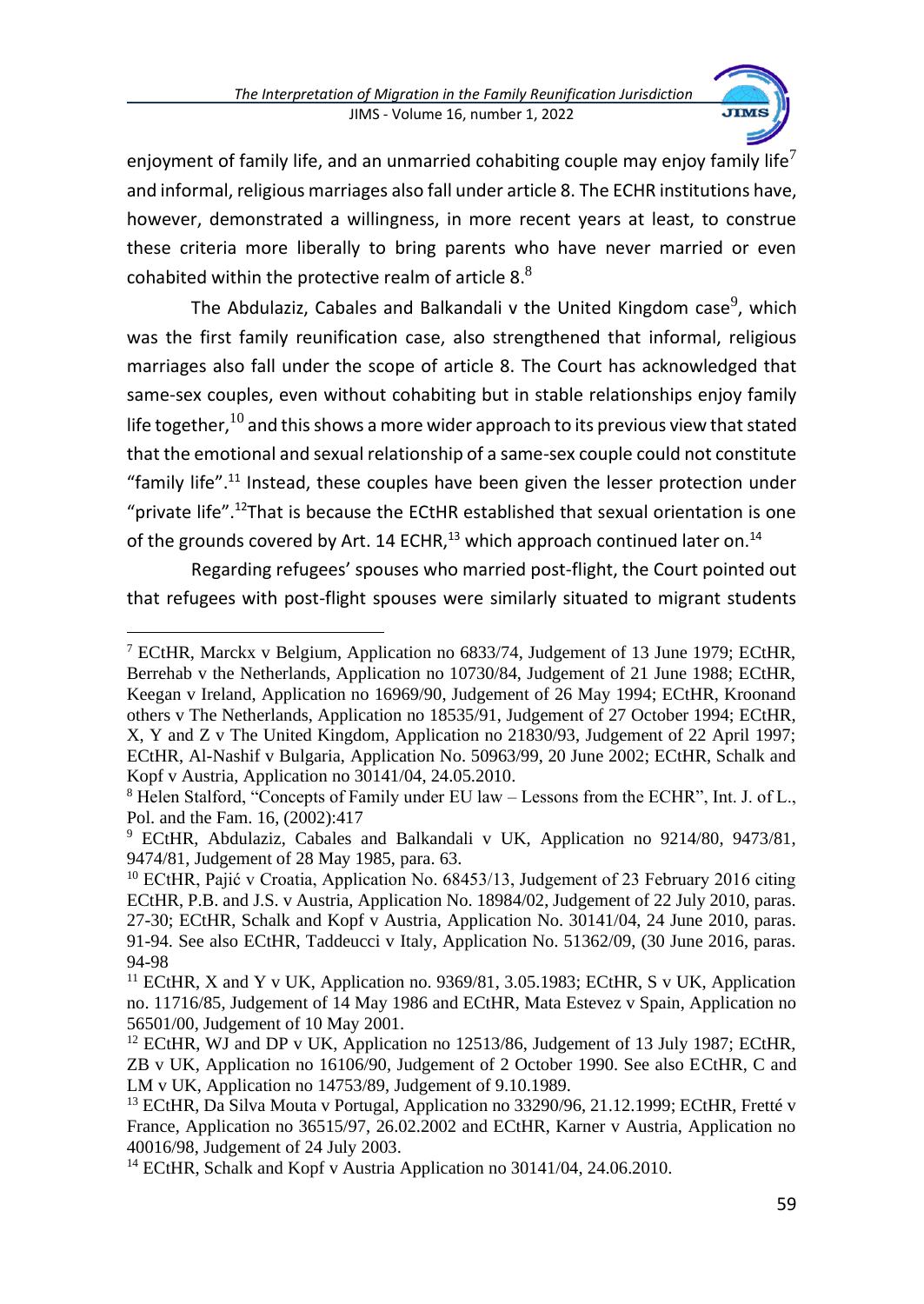

and workers, who were entitled to family reunification irrespective of when the marriage was contracted.<sup>15</sup> The similarity was rooted in the fact that as students and workers, whose spouses were entitled to join them were usually granted a limited period of leave to remain in the United Kingdom, the Court considers that they too were in an analogous position to the applicants for the purpose of article 14 of the Convention. Key elements in the Strasbourg court's assessment of whether such a couple enjoys this protection are the stability and intention of the parties.<sup>16</sup>

## **Requirement of family life: the migration aspect**

The case-law formed the principal factors of family life which consists of effective and strong links between the family members concerned and the host country, the actual existence of family life, and the impossibility to reunite the family elsewhere. This was furthermore detailed in cases with migration elements such as the extent to which family life would effectively be broken and the extent of the ties in the host Member State<sup>17</sup>. The immigration control (for example, a history of breaches of immigration law), or considerations of public order weighing in favour of exclusion from the host state were taken into consideration, too. In cases concerning children, the best interest of the child is of utmost importance. Also the intention or knowledge of the family members involved in family reunification is taken into consideration: whether family life was created at a time when the persons involved were aware that the immigration status of one of them was such that the persistence of that family life within the host State would from the outset be precarious.<sup>18</sup> There is a change in the Court's direction that family life shall be taken into consideration before the principle of state sovereignty in case of significant

<sup>&</sup>lt;sup>15</sup> ECtHR Hode and Abdi v the United Kingdom, Application No. 22341/09, Judgement of 6 February 2013

<sup>&</sup>lt;sup>16</sup> See Helen Toner, Partnership Rights, Free Movement and EU Law (Oxford: Hart Publishing, 2004).

<sup>17</sup> Jeunesse, paras. 107-109 and 120.

<sup>&</sup>lt;sup>18</sup> See Abdulaziz, Cabales and Balkandali v UK, Application no 9214/80, 9473/81, 9474/81, Judgement of 28 May 1985, para. 68; ECtHR, Mitchell v the United Kingdom (dec.), no.40447/98, 24 November 1998; ECtHR, Ajayi and Others v the United Kingdom (dec.), no. 27663/95, 22 June 1999; ECtHR, M. v the United Kingdom (dec.), no. 25087/06, 24 June 2008; ECtHR, Rodrigues da Silva and Hoogkamer v the Netherlands, cited above, para. 39; ECtHR, Arvelo Aponte v the Netherlands, cited above, paras. 57-58; ECtHR, Butt v Norway, cited above, para. 78 and ECtHR, Nunez v Norway, para. 70.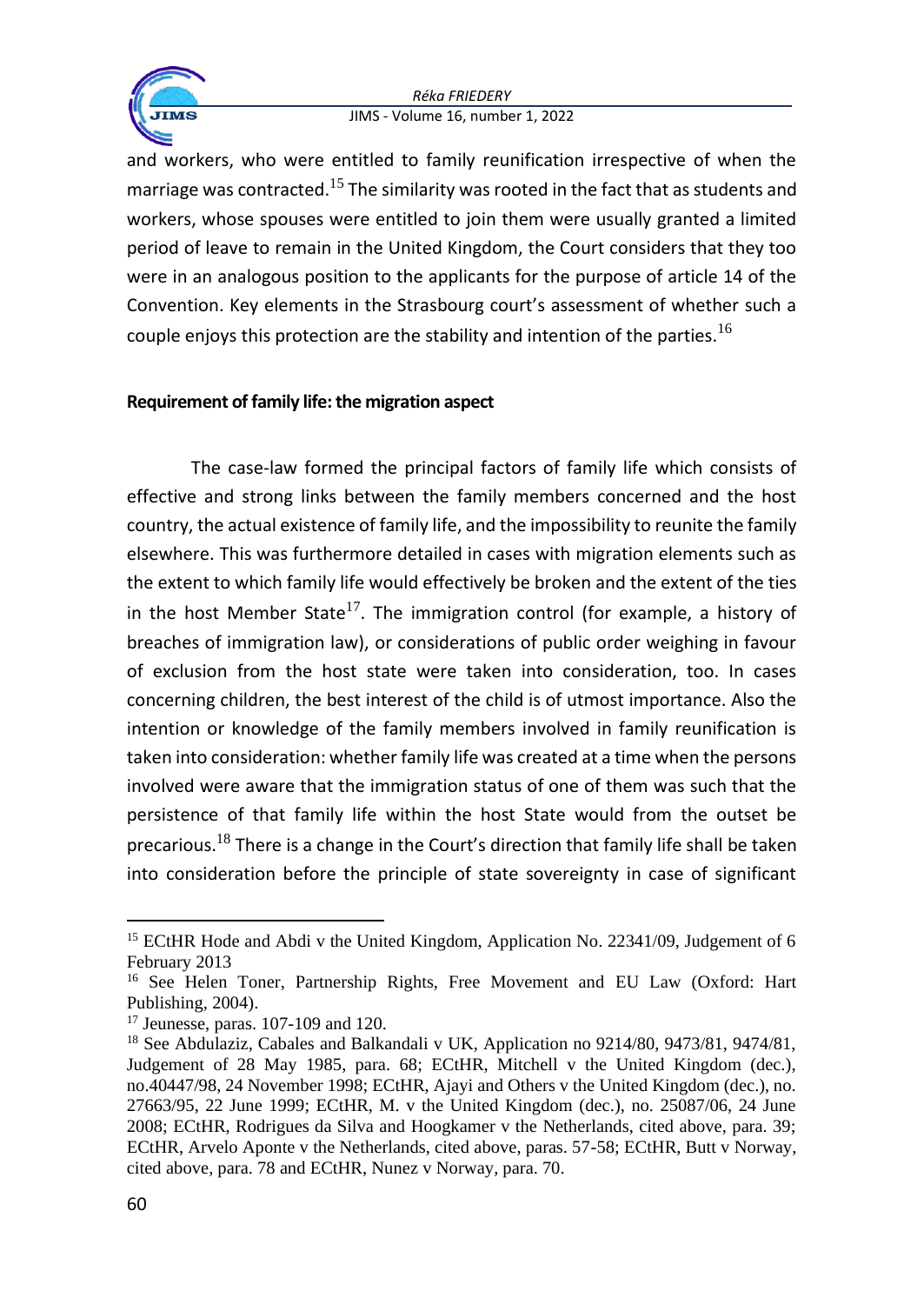

difficulties obstructing family life in the country of origin.<sup>19</sup> When migrants must demonstrate that family life cannot be enjoyed "elsewhere" in order to show that the refusal of family reunification will violate article 8 of the Convention, there is a difference between refugees and non-refugees. While earlier judgments set an extremely high standard for family reunification, requiring applicants to demonstrate that reunification was the only way to (re-)establish family life, the standard now is that applicants must show that reunion is the "most adequate" way to family life. $20$ 

According to the case-law, there is no guarantee for family reunification in a given country, but the Court guarantees in general the right to continue family life wherever this can be realised, and there is no general obligation to respect the immigrants' choice regarding the country of residence and to permit family reunion in its territory, as it depends on the particular circumstances of the persons involved as well as the general public interest<sup>21</sup>, with the emphasis put on the circumstances.

# **Admission and residence**

While article 8 was more or less successfully invoked by family members in line of expulsion, the Court does not appear to be generally lenient in matters relating to admission. In Abdulaziz the application of article 8 was a significant milestone. The Court's decision confirmed that the immigration rules of the states and their specific application need to be thoroughly examined, but stated that no general obligation arises from the article for states regarding the admission of a foreign spouse in the light of the free choice of family residence.

Therefore, there is no presumption that under article 8 the state should ensure the residence of the spouse or the family member in the territory of the state

<sup>&</sup>lt;sup>19</sup> Philip Czeck, "A right to family reunification for persons granted international protection? The Strasbourg case-law, state sovereignty and EU harmonisation", 17 Friday Jun 2016. http://eumigrationlawblog.eu/a-right-to-family-reunification-for-persons-under-internationalprotection-the-strasbourg-case-law-state-sovereignty-and-eu-harmonisation-2/#comments

<sup>&</sup>lt;sup>20</sup> The Council of Europe Commissioner for Human Rights, Realising the right to family reunification of refugees in Europe. (Council of Europe, June 2017), p. 21

<sup>&</sup>lt;sup>21</sup> See ECtHR, Gül v Switzerland, Application no. 23218/94, Judgement of 19 February 1996; ECtHR Hode and Abdi v the United Kingdom, Application No. 22341/09, Judgement of 6 February 2013 and ECtHR Tuquabo-tekle v the Netherlands, Application no. no. 60665/00, Judgement of 1 March 2006.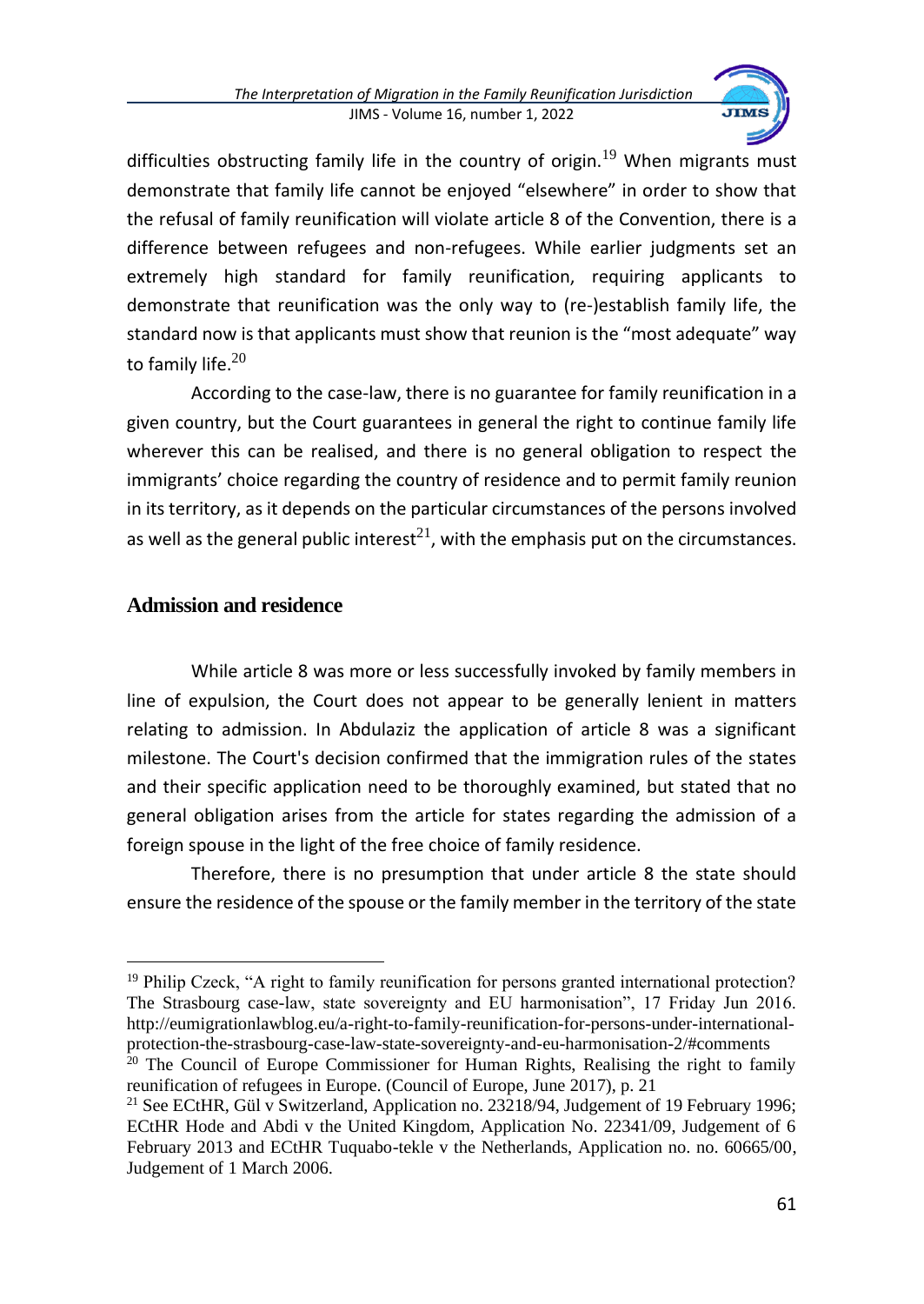

concerned. The Convention does not in itself guarantee the right for individuals to reside and settle in the territory of another state. Nor does it provide a level of protection for family life which allows family members to choose freely which Member State they wish to live in.

The economic interests of the host state may be a legitimate consideration, both in defining the principles of the general immigration policy and in considering individual applications. The burden of proof is on the applicant to point out that family life cannot be reasonably expected to be continued in another country.<sup>22</sup> In Sen and Boultif, the Court's position appears to be somewhat relaxed regarding the entry and establishment of family members. In the Sen case, a 12-year-old child settled in the Netherlands when joining his family. Five years later, he married a Turkish citizen in Turkey and his started a family. The wife then moved in with her husband in the Netherlands, and their daughter was left in Turkey, raised by the wife's relatives. In 1990, already in the Netherlands, another child was born, and in 1992 they applied for their firstborn child to join them. Their application was rejected on the grounds that the family bond between the 12-year-old girl and her parents was broken. The parents explained with spousal disagreement the late date of their submission. However, a third child was born in 1994, before the rejection decision was made. The parents then lodged a complaint, alleging the violation of their right to family life under article 8. The ECtHR decision was based on the argument that it would be unreasonable to expect children born and raised in the Netherlands to move to Turkey and to continue there their family life and decided in favour of the family's further residence in the Netherlands. In the present case, the Court further emphasized that the obligation on member states under Article 8 is not only to refrain from expulsion but also to allow entry, even if this obligation is not accepted as a general rule.<sup>23</sup> This change of approach is also reflected in the Boultif case, which, although not one of the classic admission cases, carries such elements, given that Mr Boultif, an Algerian national, applied abroad for an extension of his Swiss residence permit, but the request has been denied due to previous crimes. Important to the case is the fact that Mr Boultif's wife was a Swiss national living in Switzerland who had no other connection to Algeria than her husband. Referring to the violation of her family rights, Mr Boultif turned to the Court. It decided that it would be disproportionate to expect a Swiss wife to move to Algeria with her

<sup>22</sup> See Abdulaziz et al.

<sup>&</sup>lt;sup>23</sup> ECtHR Sezen v. NL, Application no. 50252/99, Judgement on 31 July 2006.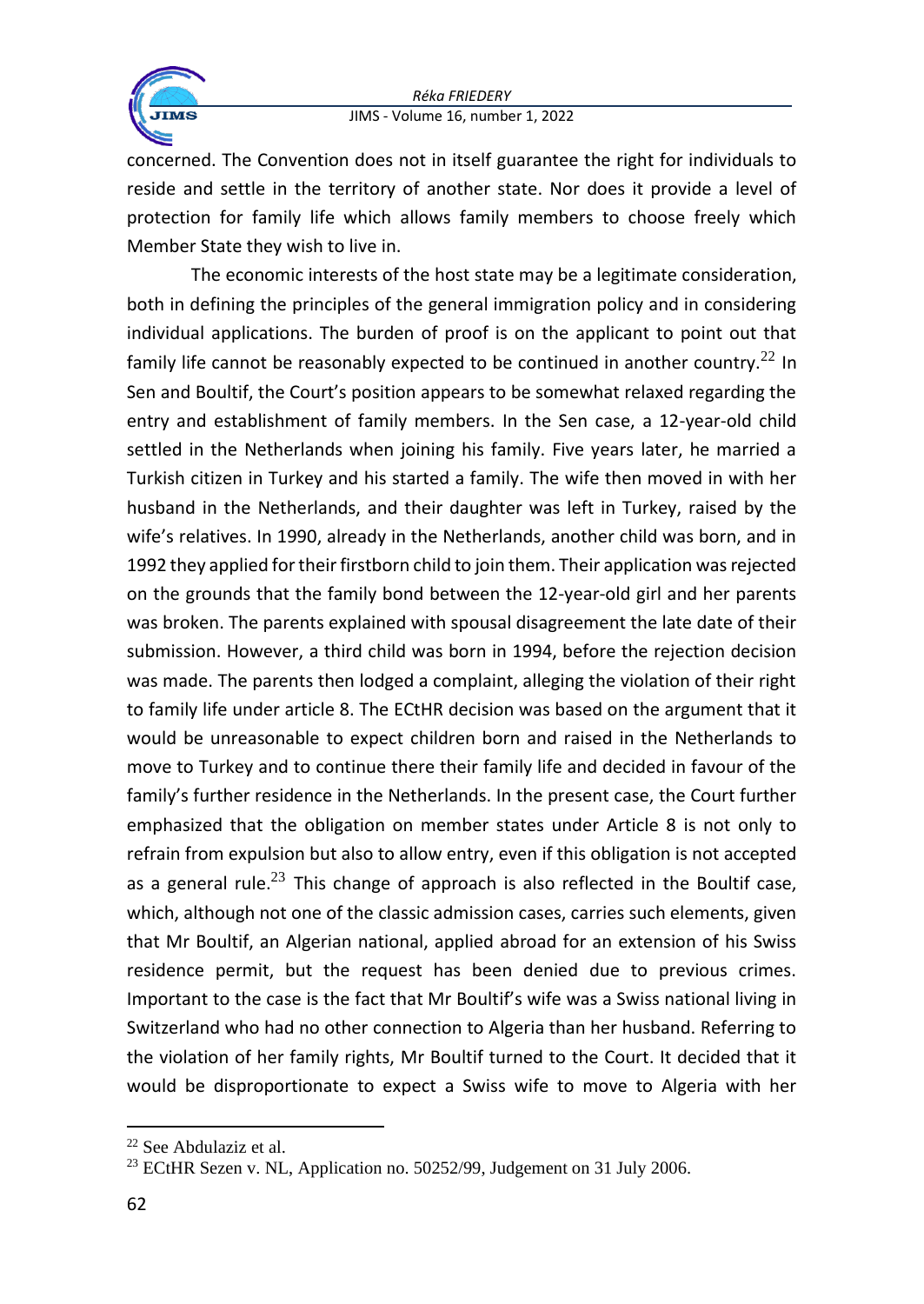

husband and gave importance to the husband's low degree of danger to public order. The Sen and Boultif cases show a new direction and it seems to be put less emphasis on expectations that families shall settle in 'another country'.

### **Admission and expulsion**

It must be underlined that the ECtHR made clear distinction between cases concerning admission or expulsion. Respect for family life presupposes primarily the protection of family unity. In other words, this a fundamental right is to ensure primarily the effective coexistence of family members. The expulsion from the territory or the ban on entry may lead to the separation of spouses or parents and children and such decisions have been subject to a review for decades under article 8.

In the case of Abdulaziz among others, the ECtHR explained the different approach of admission and expulsion cases. Expulsion has in principle been found to be an interference with family life where a state seeks to expel a person who has established family life there. This was in Boultif v Switzerland, where the Court held that the state had a negative obligation not to expel non-nationals.<sup>24</sup> and a positive obligation, seen as in Gül v Switzerland and Ahmut v Netherlands, that is stricter. Couples arguing that a Member State has an obligation of admission have been much less successful than in cases where a member of a family stands the risk of expulsion.<sup>25</sup> The ECtHR follows the principle of international law that a sovereign state has a right to control the entry of non-nationals into its territory and states that there is no general obligation to respect the married couple's choice of residence for the family and to accept the non-national spouse to settle in that country.

Member states have a wide margin of appreciation and a state's obligations to admit family members will vary according to the particular circumstances as seen

<sup>&</sup>lt;sup>24</sup> ECtHR Boultif v Switzerland, Application no 54273/00, Judgement of 20 December 2001.

<sup>&</sup>lt;sup>25</sup> ECtHR Gül v Switzerland, Application no 23218/94, Judgement of 19 February 1996, ECtHR Ahmut v Netherlands, Application no 21702/93, Judgment of 28 November1996.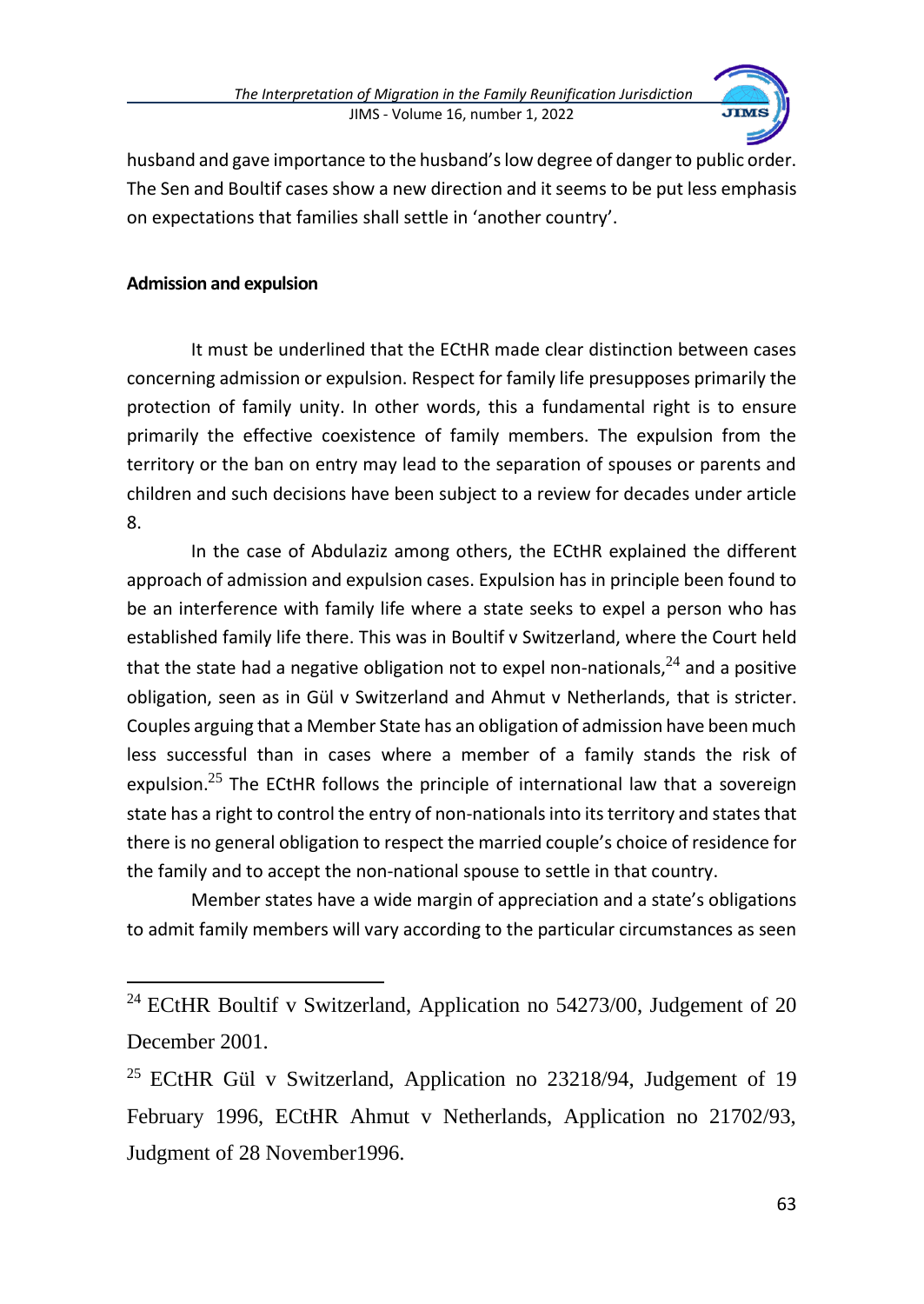

in Abdulaziz. That is to say, the Court's case by case analysis can lead to the right to family reunification regarding the admission, and the Court as well require member states to apply a balancing test in cases where expulsion threatens the continuation of family life.<sup>26</sup>

The Court reiterated the ruling of the Boultif case in several other cases that concerned again the violation of article 8. In the Amrollahi case, the ECtHR decided that the Danish wife and children of an Iranian drug dealer expelled from Denmark, cannot be expected to follow him to Iran,  $27$  while in Sezen it was also found that family members of third-country drug traffickers were not expected to settle in a foreign country. Moreover, the Yildiz case brought a new element, namely, that the court imposed the burden of proof on the state. This all shows the progressive move from Abdulaziz, where applicants had yet to prove on reasonable ground that family reunification is not possible in another country.

## **Controversial cases with migration aspect**

The contradictions in the case law of the Court can be seen in two cases, namely, in Tuquabo-Tekle v the Netherlands and in Gül v Switzerland. In Tuquabo-Tekle v the Netherlands, a daughter was left behind when her mother fled Eritrea to seek asylum, following the death of her husband. She did not receive refugee protection, but rather another form of (less secure) humanitarian protection. The Court held that the authorities' allegation that she left her daughter on her own free will was questionable, and decided that the state was obliged under article 8 to admit her daughter to the territory, so that to ensure family life.<sup>28</sup>

However, in Gül v Switzerland, the Court found no violation for refusal to grant admission to a son to re-join his father in Switzerland. The father had sought asylum, but was merely granted a residence permit on humanitarian grounds and

<sup>26</sup> See more Peers et al.: *The Legal Status of Persons admitted for Family Reunion. Comparative Studies of Law and Practice in some European States*. Centre for Migration Law, University of Nijmegen (Strasbourg: Council of Europe, 2000), and Kees Groenendijk, Guild Elspeth and Dogan Halil, *Security of Residence of Long-term Migrants. A comparative study of law and practice in European countries* (Strasbourg: Council of Europe, 1998)

 $27$ ECtHR Amrollahi v. Denmark, Application no. 36811/00, Judgement of 11 July 2002.

<sup>&</sup>lt;sup>28</sup> ECtHR Tuquabo-tekle v the Netherlands, Application no. no. 60665/00, Judgement of 1 March 2006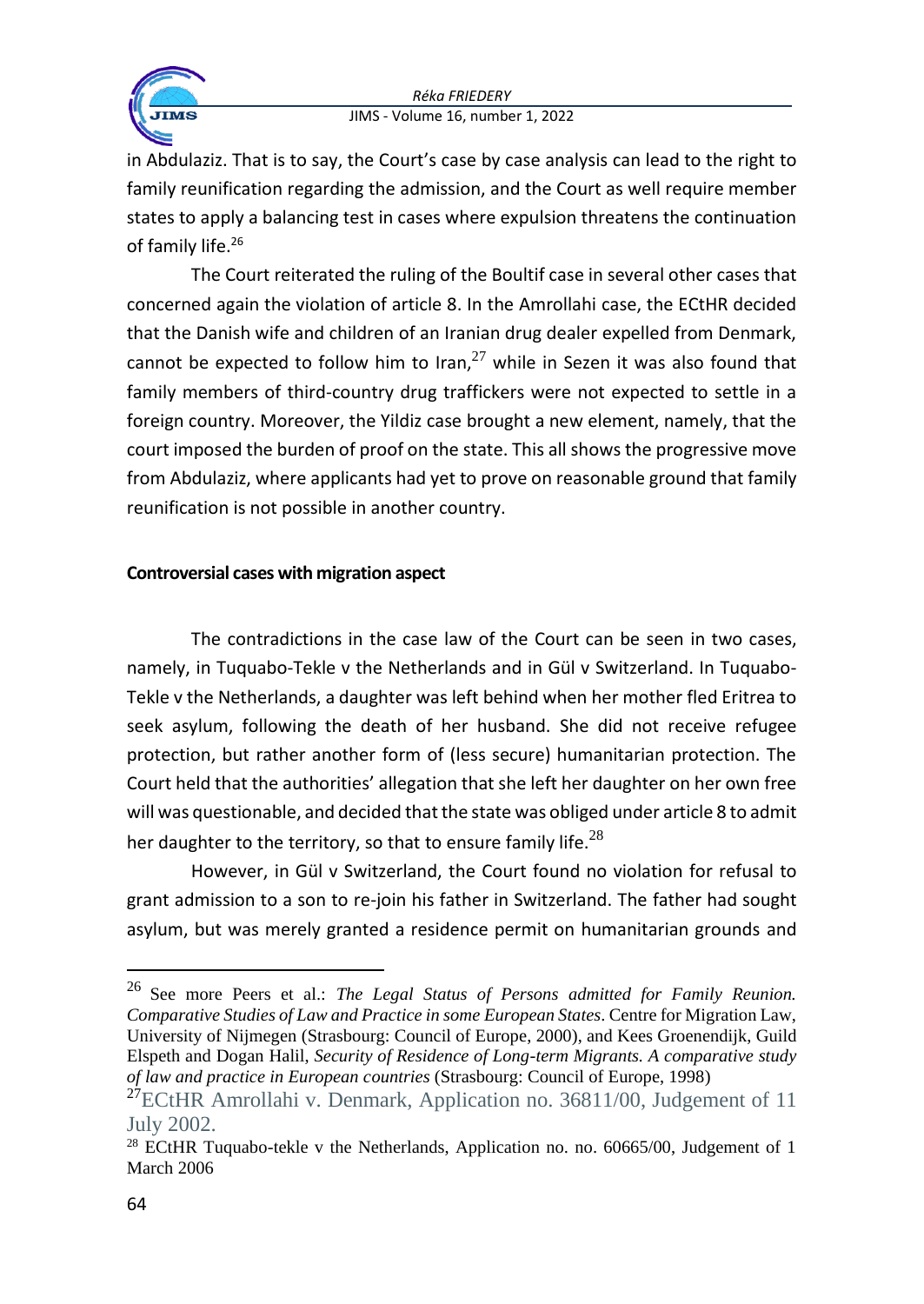

after some time the father made several visits to his son in Turkey. The Court held that there were no longer "strong humanitarian grounds" for the father to remain in the state, thus rebuilding family life in Turkey would be possible and found no violation of article 8 because in view of the length of time the parents have lived in Switzerland, and there were no obstacles preventing them from developing family life in Turkey, in the cultural and linguistic environment of the child.<sup>29</sup>

In line with the above case, in Ahmut and Ahmut vs. the Netherlands the Court held that the decisions of the authorities to refuse to admit a 9-year-old child who lost his mother in Morocco - to live with his father - a well-established immigrant who at the time of application had acquired Netherlands nationality - did not constitute a violation of article 8 of the Convention. The Court stated that the extent of a State's obligation to admit to its territory relatives of settled immigrants will vary according to the particular circumstances of the persons involved and the general interest and where immigration is concerned, article 8 cannot be considered to impose on a State a general obligation to respect immigrants' choice of the country of their matrimonial residence and to authorise family reunion in its territory, article 8 does not guarantee a right to choose the most suitable place to develop family life. $30$ 

### **Concluding Remarks**

The Convention does not guarantee the right to reside and establish for individuals in the territory of another member State. Nor does it provide a level of protection for family life which would allow family members to choose freely the member state they wish to live in. This is confirmed by the ECtHR's decades-long practice: there is no breach of article 8 where there can reasonably be expected from a family to settle elsewhere in order to preserve the unity of the family. It is important to emphasize that the economic interests of the host state may be a legitimate consideration both when defining the principles of the general immigration policy and when considering individual applications. In a complaint regarding a violation of family life, the ECtHR considers more than one factor, thus

<sup>&</sup>lt;sup>29</sup> ECtHR Gül v Switzerland, 53/1995/559/645 Court's judgment of 19 February 1996, Reports of Judgments and Decisions 1996-I, p. 159 Gül vs. Switzerland, 53/1995/559/645, para. 42.

 $30$  ECtHR Ahmut and Ahmut vs. the Netherlands 21702/93, Judgement of 17 May 1995, paras. 67 and 71.